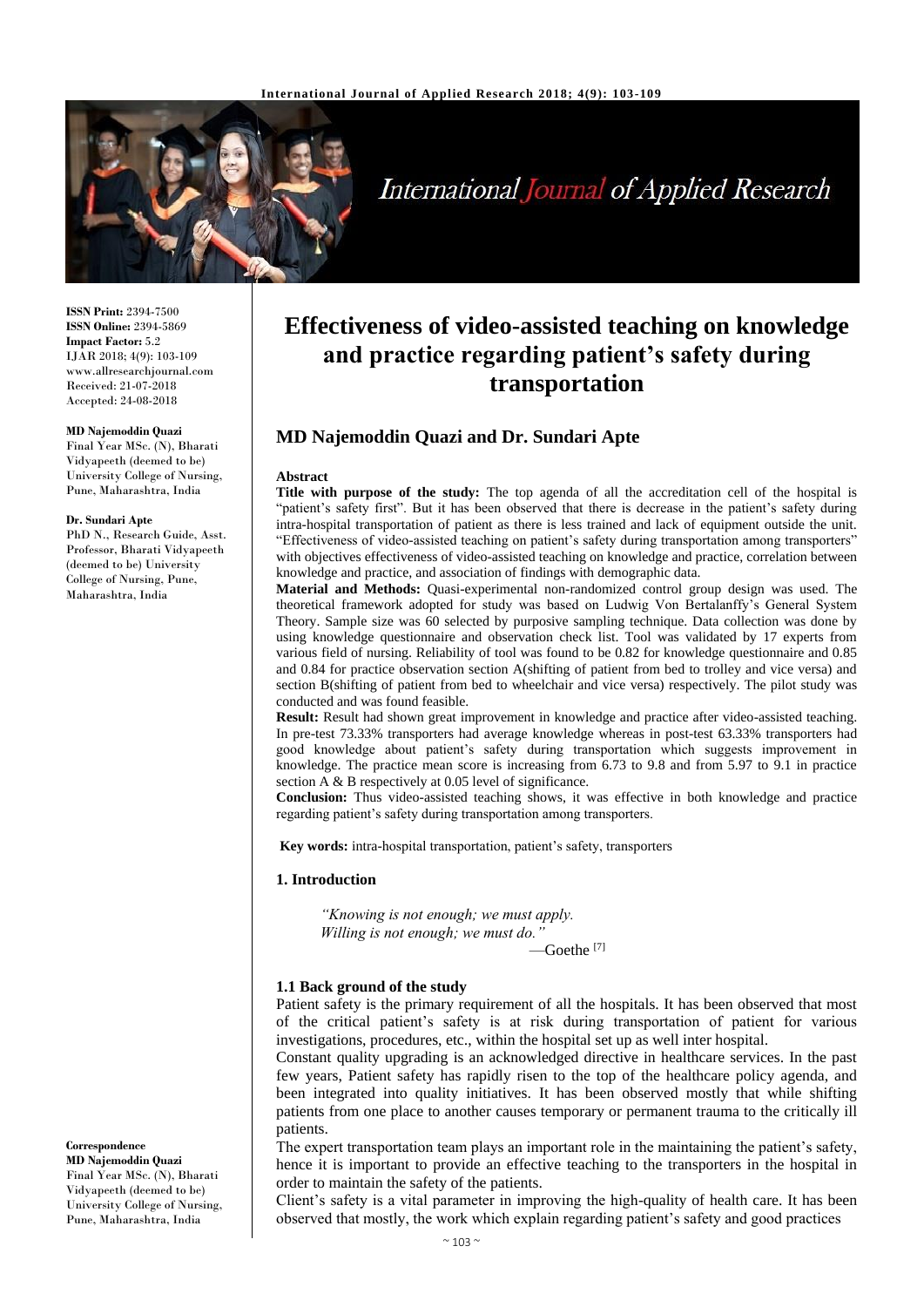that help to prevent and reduce harm have paying more attention on downbeat result of Care like morbidity & mortality. Nurses play a vital role in co-ordination among the transporters. During transportation of client, they help to decrease the injuries to clients [12] . Critical care nurses have primary duty to protect critically ill clients from injury by continuous monitoring and quick interference. This idea help us to remember the Florence Nightingale's thought about keeping the sicker clients nearby nursing station for good monitoring and designed first to bring into play an "ICU" [14] .

The Joint Commission standards mainly focus on safety along with the incorporation of other issues. An affiliate of the Joint Commission, Joint Commission Resources (JCR) provides various products and services and they communicate the same by publishing in various printed materials regarding safety [15].

Health care workers should aim for safety of their clients. For achieving this, a new health care delivery system is needed - a system that takes preventive measure. To develop such system, the main qualities needed by health care workers are commitment and information system [17].

Thomas Hanne, *et al*. conducted a research in 2009 on Bringing strength to Patient Flow Management by modifying the Patient Transports in Hospitals. In the hospital, for diagnostic or therapeutic reasons Intra-hospital transportations are required. Depending on the hospital outline, transportation between nursing wards and diagnostic or therapeutic area is either provided by ambulances or by the trained personnel. The patient transportation service is inadequately managed and lacks work-flow coordination. This contributes to higher hospital and to patient inconvenience. This methodology has been developed to solve the underlying optimization problem an unchangeable dial-a-ride problem with hospital-specific constraints, draws on fast heuristic measure to ensure the timely and efficient provision of transports. The major benefits of Opti-TRANS comprise streamlined transportation processes and work flow, significant savings, and improved patient's satisfaction mainly increased awareness in hospital staff of the importance of implementing efficient logistics practices [36].

Isla M. H., *et al*. conducted a research in 2011 on quality and safety issues of Non-emergency patient transport with Purpose of systematic review of the factors associated with the quality and safety of non-emergency transport services. 12 research articles from seven countries were taken. Five studies examined issues relating to the structure of transport services, which focused on the use of policies and protocols to assist the transfer process. All studies addressed factors associated with the transfer process. Outcomes were measured in one study. The study concludes that we have to focus on the consequences which include quality and safety related to the transportation of the patient. Because of poor standardization & lack of communication, safety is compromised in case of non-emergency patient transfers [35].

# **1.2 Need of the Study**

According to digital research which was conducted by Benoit F. *et al.* in 2010 via the online databases using the various key words related to transportation. The result reveals that proper training plans for the teams are expected to lead to an improve in the safety and decreasing the risks in long-term<sup>[4]</sup>.

A research was conducted at Hyderabad with objective to observe the figure and various types of unpredicted events happening during intra-hospital transportation of seriously ill ICU clients.

The researcher concluded that if the clients are accompanied by either intenstivist or medically trained individual during transportation and follow strict transportation guidelines then these adverse events can be reduced.

Hence, it is important to provide the education regarding "patient's safety during transport" to the transporters, who involve in the transport of the patient. The researcher is interested to find out whether video-assisted teaching to the transporters in the hospital will be effective or not.

The key elements of safety include preventing harm, detecting adverse injuries to prevent harm to participants, detecting and analyzing patient injuries and an environment which help to balance for reporting of the events. Improving the patient's safety requires multi-phased process beginning with the detection of injuries & ending with the mechanism for ensuring improvements in patient safety [13].

It has been observed that, patients frequently fall during shifting which lead to injury to themselves as well as care taker. According to a study, it has been revealed that fall is the most common cause of injury in the nursing home patients and for the reasons such as giddiness, sudden pain and most important factor is lack of knowledge and skill among transporters. Therefore, it's important to know and to develop the skill regarding patient's safety during transportation. As a transporter, he/she should be confident regarding the process of transportation correctly and follow all the safety precautions so that will reduce harm to patients and transporters. Most common etiological factor for injury in hospital set-up is weakness or gait problems, hazardous conditions, wet tiles or wheelchair without lock, sedative medications which has side effect like dizziness, giddiness & troubles during transportation, either from bed to wheelchair or from wheel-chair to washroom. These problems can be reduced by effective learning and improving proper transfer skills and main thing by being alert at all time [8] .

Falls and injury are the main problems with regard to patient's safety. It is not limited to elderly but does occur in all age group.

Every year in the USA, fall in hospitals of which 30-50% result in injury. Injured patients need additional management and sometimes extended hospital stays. Fall with injury added 6.3 days to the hospital stay. About \$14,000.8 is the average cost for the fall with injury, which has 465 reports of falls with injuries since 2009, commonly occurring in hospitals. Approximately 63% of these falls lead to death, and other patients get the injuries. ECRI Institute stated that there is significant number of falls taking place in non-hospital settings like long-term care facilities. Most frequent contributing factors pertaining to following inappropriate assessment, Communication barrier, Lack of following the protocols and safety practices, Inadequate orientation of staff, supervision, staffing levels or skill mix, Deficiencies in the physical environment, Lack of leadership <sup>[9]</sup>. Thus, training(education) and hands on practice is must to reduce the injury to clients as well as the transporters.

Francielli M.P. *et al* conducted a research in 2013 on the analysis of unpleasant events during intra-hospital transportation of critically ill clients and reveals that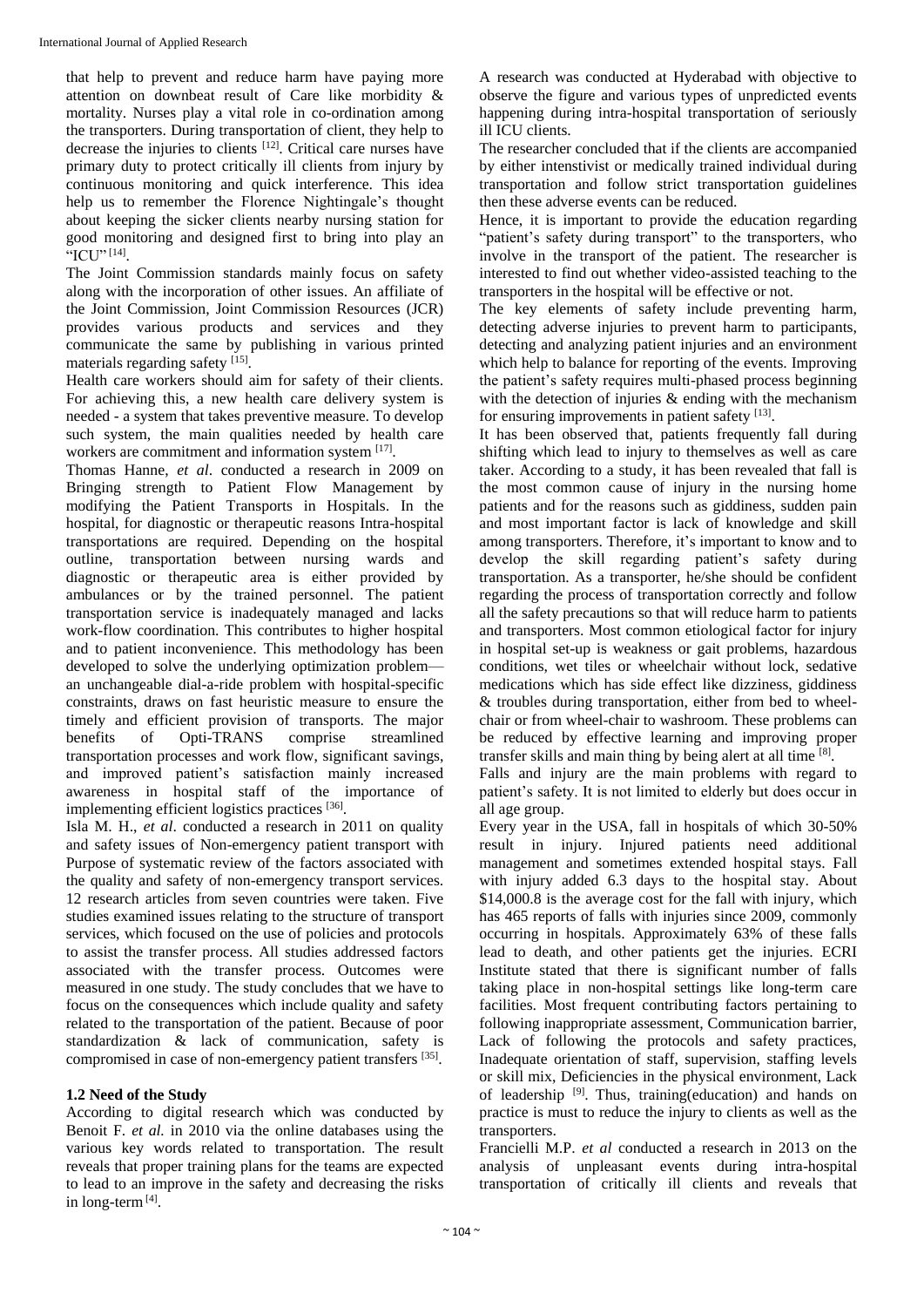physiological changes are the main adverse events which are followed by failure of equipments and team.

As very few researches are available on this topic, researcher is interested to conduct research on patient's safety during transportation.

# **2. Problem Statement**

"An experimental study to assess the effectiveness of videoassisted teaching on knowledge and practice regarding patient's safety during transportation among transporters from selected hospitals of Pune city."

# **3. Research Objectives**

1. To assess the knowledge of transporters regarding

patient's safety during transportation before and after video-assisted teaching among transporters.

- 2. To assess the practice of transporters regarding patient's safety during transportation before and after videoassisted teaching among transporters.
- 3. To assess the effectiveness of video-assisted teaching on knowledge and practice regarding patient's safety during transportation.
- 4. To correlate knowledge & practice regarding patient's safety during transportation among transporters. To associate the findings with selected demographic variables.



**Fig 1:** Conceptual framework based on modified ludwig general system theory

# **4. Hypothesis Knowledge level**

**H0:** There is no significant difference in knowledge after video-assisted teaching on patient's safety during transportation among transporters at 0.05 level of significance.

# **Practice**

**H0:** There is no significant difference in practice after videoassisted teaching on patient's safety during transportation among transporters at 0.05 level of significance.

#### **Correlation between knowledge and practice**

**H0:** There is no correlation between knowledge and practice among transporters at 0.05 level of significance

#### **Association of findings with demographic variables**

**H0:** There is no association between pre-test knowledge and practice with selected demographic variables among transporters at 0.05 level of significance.

# **4.1 Operational Definitions**

 **Video- assisted teaching:** Contains step by step demonstration of transportation of clients from bed to stretcher and vice versa and bed to wheelchair and vice versa and importance of patient's safety during transportation.

- **Knowledge:** Awareness regarding patient's safety during transportation which will be assessed by using knowledge questionnaire.
- **Practice:** Transporter's skills during transportation of client which will be assessed by using an observation checklist.
- **Patient's Safety:** Prevention of patient harm during transportation.
- **Transportation:** Intra-hospital transfer of patient from one department to another department (area).
- **Transporter:** An assigned hospital employee who transfer the patient from one place to another.

# **5. Research Methodology**

**5.1 Research Approach:** Quantitative approach

**5.2 Research Design:** Quasi-experimental design under that non-randomized control group design.

|  |  | Table 6.1: Symbolic representation of the Research Desig |  |  |  |
|--|--|----------------------------------------------------------|--|--|--|
|--|--|----------------------------------------------------------|--|--|--|

| Group        | <b>Pre-test</b> | Treatment   Post-test |  |
|--------------|-----------------|-----------------------|--|
| Experimental |                 |                       |  |
| Control      |                 |                       |  |

**O1:** Pre-test to the experimental and control group

**X:** Administration of video-assisted teaching on patient's safety during transportation**:** No treatment

**O2:** Post-test to the experimental and control group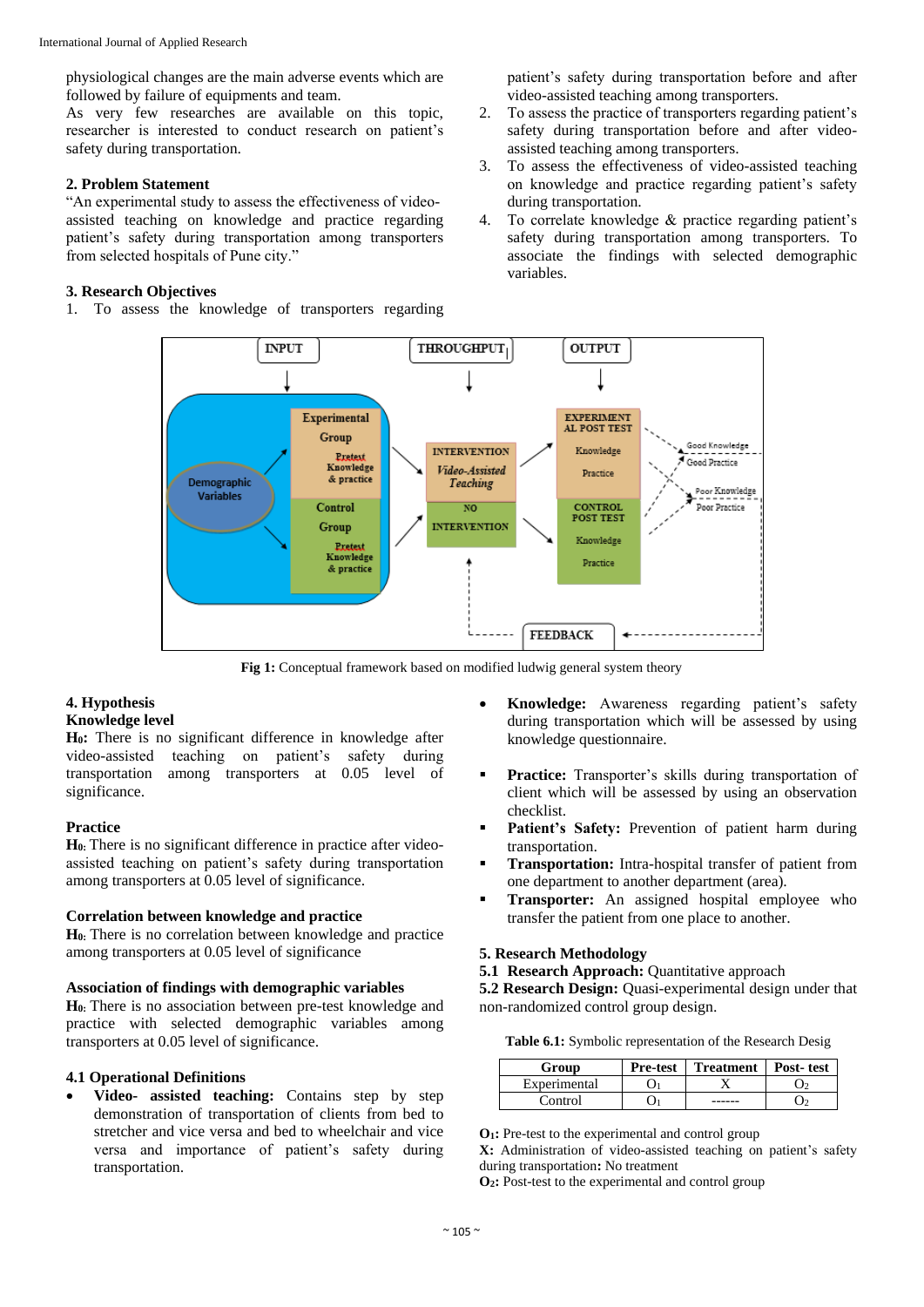#### **5.3 Variables**

**5.3.1 Independent variable** video-assisted teaching on patient's safety during transportation.

**5.3.2 Dependent variable** knowledge and practice regarding patient's safety during transportation.

**5.4 Setting:** the study was conducted in the selected hospitals

**5.5. Population:** in this study, population consisted of transporters from hospitals.

**5.6. Sample:** sample is transporters from selected hospitals of Pune city.

#### **5.7. Sample selection criteria for the study 5.7.1. Inclusion criteria**

 Transporters, who know to read & write English or Marathi language.

# **5.7.2. Exclusion criteria**

Transporters who have attended any teaching programme on patient's safety during transportation Staff nurse

**5.8. Sample size:** total sample of 60(30 control and 30 experimental) transporters were selected.

**5.9. Sampling technique:** non-probability purposive sampling technique.

# **5.10. Data collection tool**

Tool used for data collection are:

**1.** Knowledge questionnaire **2.** Observation check list (transportation of client from bed to trolley & transportation of client from bed to wheelchair) **3.** Video-assisting teaching

#### **5.11. Validity**

Content validity done by experts from the field of Medical-Surgical Nursing, Community Health Nursing, Gynaecology & Obstetric, Intensivist, and Statistician.

**5.12. Reliability: -** split half and inter-rater method was for reliability of knowledge questionnaire and practice checklist respectively and it found reliable.

**5.13. Pilot study**: study is feasible.

# **6. Major Findings and Discussion**

**Section I:** Analysis of Demographic Characteristics of the Samples

**Table 7.1:** Distribution of transporters according to demographic data in terms offrequency and percentage**.**n = 30, 30

| Demographic data |                  |     | <b>Experimental group</b> | <b>Control Group</b> |       |  |
|------------------|------------------|-----|---------------------------|----------------------|-------|--|
|                  |                  | (f) | $\%$                      | († )                 | %     |  |
|                  | $<$ than 25      | 6   | 20                        | 3                    | 10    |  |
| Age in<br>Year   | $25 - 35$        | 16  | 53                        | 9                    | 30    |  |
|                  | More than 35     |     | 27                        | 18                   | 60    |  |
| Gender           | Male             | 15  | 50                        |                      | 20    |  |
|                  | Female           | 15  | 50                        | 24                   | 80    |  |
|                  | Primary          | 14  | 44.66                     | 12                   | 40    |  |
| Education        | Secondary        | 11  | 36.66                     |                      | 26.67 |  |
|                  | Higher secondary |     | 16.66                     |                      | 33.33 |  |







**Fig.7.2:** - Distribution of sample based monthly income both in control and experim ental group n=30, 30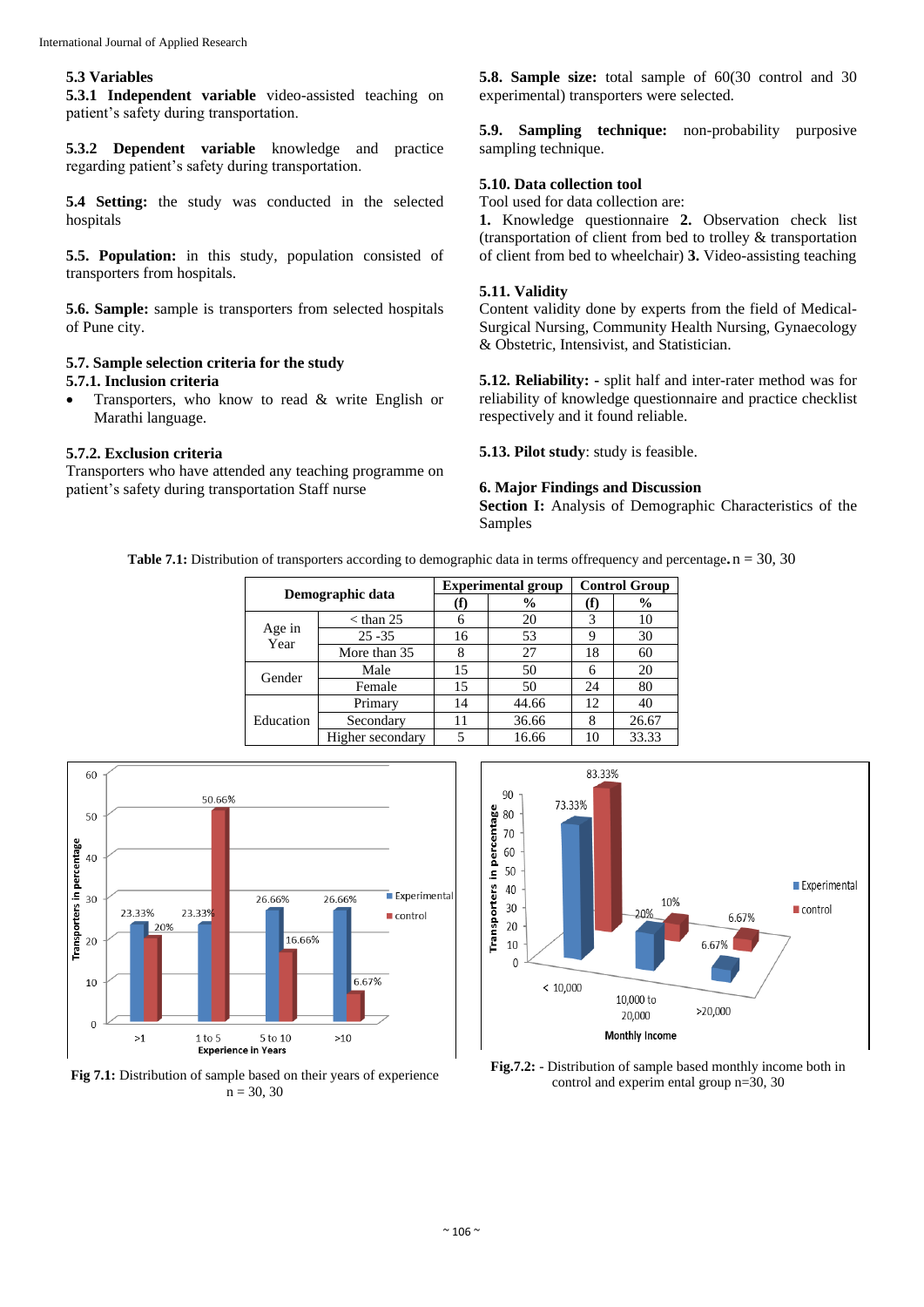

**Fig 7.3:** Distribution of sample based on job status both in control and experimental group n= 30, 30

**Section II (a):** Analysis of data related to knowledge regarding patient's safety during transportation before and after videoassisted teaching among transporters**.**

**Table 7.2:** Assessment of the knowledge regarding patient's safety before and after video-assisted teaching. n=30, 30

| E            |                      | <b>Pre-test</b> |       |               | Post-test   |           |       |               |      |           |
|--------------|----------------------|-----------------|-------|---------------|-------------|-----------|-------|---------------|------|-----------|
|              |                      | Category        | F     | $\frac{6}{9}$ | <b>Mean</b> | <b>SD</b> | F     | $\frac{0}{0}$ | Mean | <b>SD</b> |
|              | Poor $(0-7)$         | 3               | 10    | 11.5          | 3.22        | $\Omega$  |       | 15.17         | 2.10 |           |
| Experimental | Average $(8-14)$     | 22              | 73.33 |               |             |           | 36.67 |               |      |           |
|              | Good (15-20)         |                 | 16.67 |               |             | 19        | 63.33 |               |      |           |
|              | 3.33<br>Poor $(0-7)$ | 4               | 13.33 |               |             |           |       |               |      |           |
| Control      | Average $(8-14)$     | 24              | 80    | 12.3          | 24<br>2.26  |           | 80    | 11            | 2.45 |           |
|              | Good (15-20)         |                 | 16.67 |               |             | ◠         | 6.67  |               |      |           |

**Section II (b):** Analysis of data related to practice regarding patient's safety during transportation before and after video-assisted teaching among transporters.



**I:** Practice of shifting patient from bed to stretcher and vice versa; **II:** Practice of shifting patient from bed to wheel chair and vice vers

**Fig 7.4:** Assessment of the practice regarding patient's safety during transportation before and after video assisted teaching among transporters. n=30, 30

Section II (c): - Analysis of effectiveness of video- assisted teaching on knowledge and practice regarding patient's safety during transportation before and after video-assisted teaching among transporters**.**

|           |                | Mean  |           | Df | t-value           |                 |          |
|-----------|----------------|-------|-----------|----|-------------------|-----------------|----------|
|           | <b>Section</b> |       | <b>SD</b> |    | <b>Calculated</b> | <b>Table</b>    | P- value |
|           |                | 11    | 2.45      | 29 | 6.67              | 2.05            | 0.00001  |
| Knowledge |                | 15.17 | 2.102     |    |                   |                 |          |
| Practice  | $A^*$          | 6.73  | 1.51      | 29 | 7.11              | 0.00001<br>2.05 |          |
|           |                | 9.8   | 2.04      |    |                   |                 |          |
|           | $B^{\ast\ast}$ | 5.97  | 1.27      | 29 | 8.19              | 2.05            | 0.00001  |
|           |                | 9.1   | 1.42      |    |                   |                 |          |

**Note: \*:** shifting of patient from bed to trolley and vice versa - shifting of patient from bed to wheelchair and vice versa

**Section II (d):** Analysis of data related to correlation between knowledge and practice regarding patient's safety during transportation among transporters**.**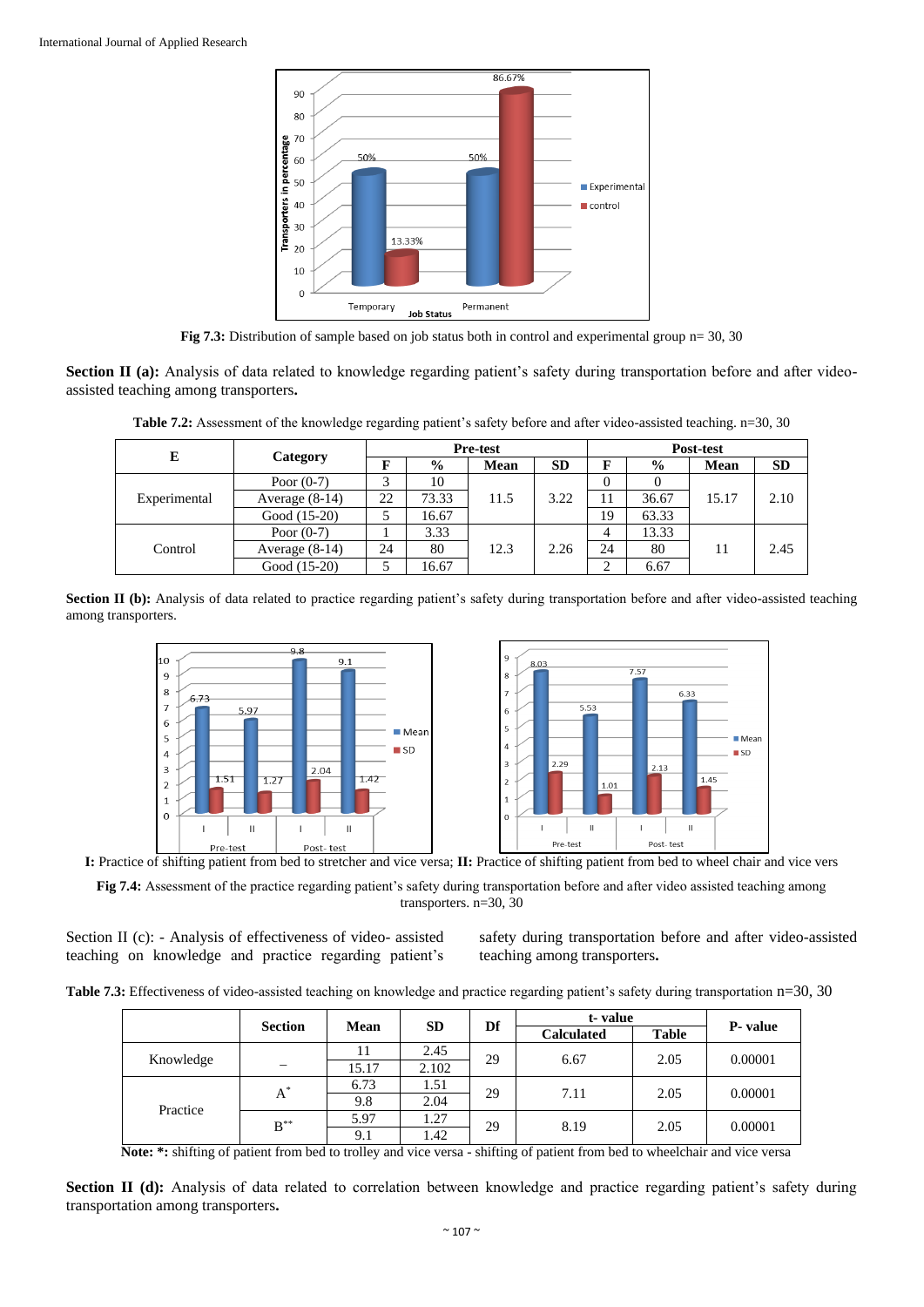|  |  | <b>Table 7.4:</b> Correlation between knowledge and practice $n = 30, 30$ |  |  |
|--|--|---------------------------------------------------------------------------|--|--|
|  |  |                                                                           |  |  |

| Group        |           | <b>Section</b>          | <b>Correlation</b><br>coefficient (r) |
|--------------|-----------|-------------------------|---------------------------------------|
| Experimental |           | Practice A <sup>*</sup> | $-0.433$                              |
|              | Knowledge | Practice B**            | $-0.013$                              |
| Control      |           | Practice A*             | $-0.009$                              |
|              | Knowledge | Practice B**            | +0.366                                |

Note: \*: - shifting of patient from bed to trolley and vice versa Shifting: \*\*: - of patient from bed to wheelchair and vice versa

**Section III:** Association of research findings with selected demographic variables.

There is only association between age and knowledge among experimental group.

# **8. Discussion of the Finding**

Singh M., Sood A. Conducted a study on Effectiveness of Video-assisted teaching on Knowledge and Practice of Intra-Venous Cannulation for Under-five in which sixty staff nurses (30 each in experimental and control group) were selected using purposive sampling technique. A quasi experimental research design was adopted. The tools used for data collection were self-administered structured knowledge questionnaire and structured practice checklist on I.V.

In the present study also, there were same criteria used. Prashma conducted a study on range of motion exercises among restricted mobile patients with aim to assess the effectiveness of video-assisted teaching on knowledge and practice. Data collection was done by interview and observation checklist. Descriptive and inferential statistics were used for analysis. The data analysis shows that the mean of Post-test Knowledge score was higher than Pre-test. The calculated paired 't' test value is greater than table value which shows that there is significant increase in the Knowledge and Practice score after video-assisted teaching. Knowledge and practice are positively correlated to each other at 0.05 level of significance ( $r = +0.768$ <sup>\*</sup>). Calculated  $\chi^2$  value shows there is significant association between age group and type of family of respondents and with their Posttest Knowledge level as well as association between gender of respondents with Post Practice level. Above findings show that the Video-assisted Teaching regarding range of motion exercises was effective on improving the Knowledge and Practice of restricted mobile patients as well as it helped in the enhancing quality of life.

While correlating the present study with above study, it shows that there is effect of video assisted teaching on the both patient's safety as well as exercise.

# **9. Implication**

# **9.1 Nursing Practice**

- 1. This study will help educators to make competent transporters.
- 2. Patient's safety will be maintained in the hospital and improve the quality of service rendered to the patients during transportation.
- 3. In current scenario, it has been observed that there is lack of competent transporters available in the hospital world-wide, hence, by providing this video-assisted teaching, we can improve their knowledge and skill.

# **9.2 Nursing Education**

The nursing curriculum should include learning experiences

for the students to assess, intervent, implement and evaluate nursing intervention based on patient's safety during transportation. It can be practised by the student nurses in their clinical posting especially in the critical care unit.

# **9.3 Nursing Administration**

It becomes easy for the hospital administrative to approach for the accreditation as I<sup>st</sup> agenda of accreditation of the hospital is patient's safety like JCI, NABH, etc.

Nurse Administrator plays a vital role in sharpening nursing skill and improving education.

Hence, this research will be helpful to the administrator in providing the education to the staff which will improve standard of nursing care.

# **9.4 Nursing Research**

This research can be used as the review of literature in the further study which will act as precursor. As very less reviews are present on this topic, it will be useful for future researcher to conduct the study and correlate the findings.

Further studies can be done on bigger groups. The present research findings may be used as guide for further studies.

# **10. Limitation**

- 1. The following study was limited to 60 transporters of selected hospitals.
- 2. Limited period of time for study.
- 3. The study is limited to the experience level of the researcher.

# **11. Recommendations**

- 1. The same study can be replicated on a large sample.
- 2. The same study can be done with all measures of the patients especially critically ill patients and nurses can be included as sample.
- 3. A simulated teaching method can be prepared and tested for its effectiveness.

# **12. Conclusion**

The video-assisted teaching significantly brought out the improvement in the knowledge and practice in the transporters of experimental group, analysis of data showed that there is no significant co-relation between knowledge and practice. The video-assisted teaching was found to be effective in providing information and improving the skills. The entire study gave a heartening experience to the researcher.

#### **13. References**

- 1. Judith A. Schilling McCann, "Nursing Procedures", Lippincott Williams & Wilkins;  $4<sup>th</sup>$  edition, 2004.
- 2. Judith A. Schilling McCann, "Handbook of Nursing procedures", Springhouse, Pennsylvania, 2001.
- 3. Guidelines for theinter- and intra hospital transport of critically ill patients. Critical care medicine. 2004, 32:1:256-262.
- 4. Benoit Fanara, Cyril Manzon, Olivier Barbot, Thibaut Desmettre and Gilles Capellier, "Recommendations for the intra-hospital transport of critically ill patients. Fanara *et al.* Critical care. 2010, 14:87.
- 5. Venkategowda PM, Rao SM, Mutkule DP, Taggu AN, Unexpected events occurring during the intra-hospital transport of critically ill ICU patients. Indian J Crit Care Med. 2014: 18:354-7.